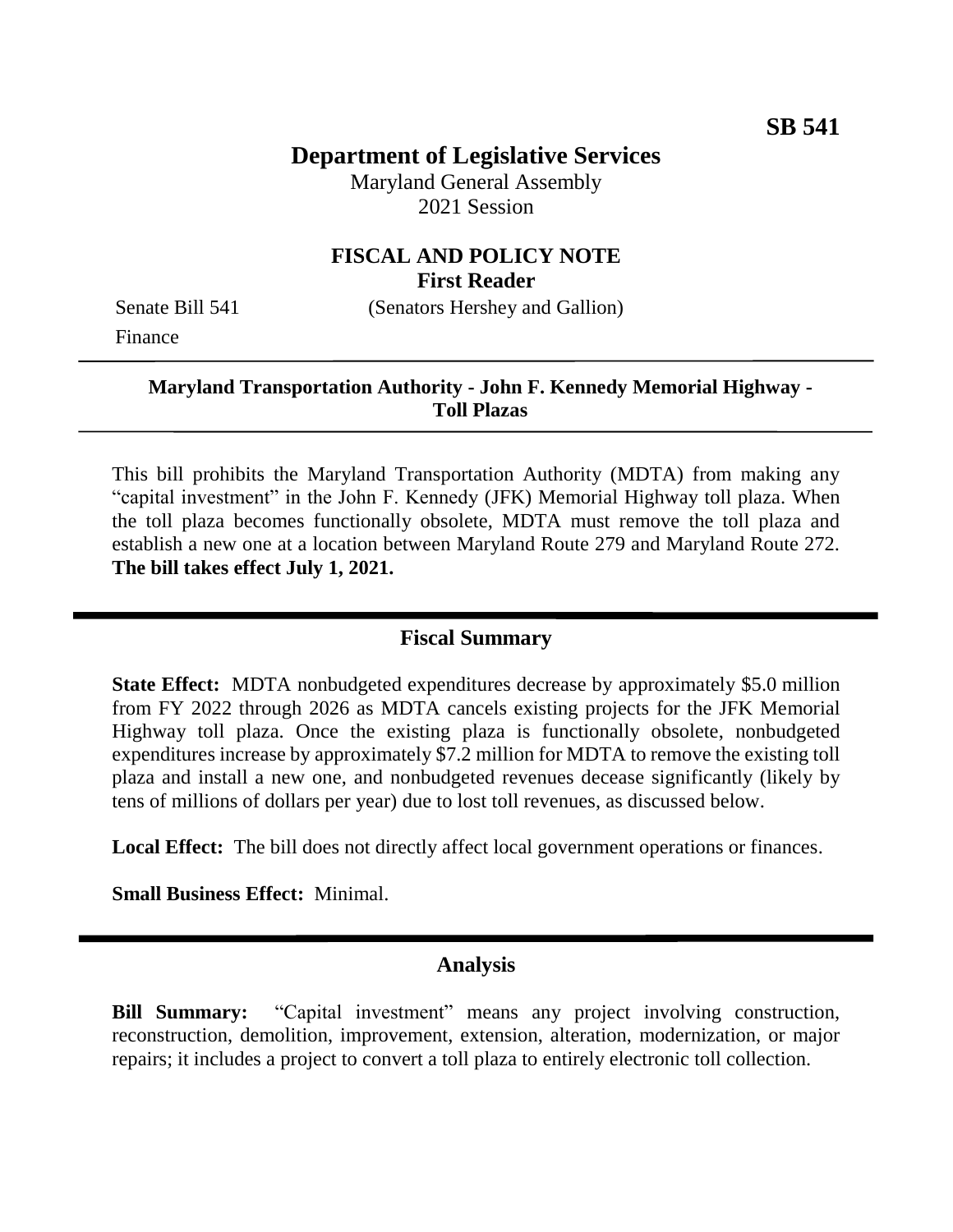**Current Law:** Since 1971, MDTA has been responsible for constructing, managing, operating, and improving the State's toll facilities (for example, the Chesapeake Bay Bridge, the Francis Scott Key Bridge, and the JFK Memorial Highway) and for financing new revenue-producing transportation projects. MDTA is governed by nine individuals appointed by the Governor with the advice and consent of the Senate.

MDTA has the authority to set tolls on transportation facilities projects under its supervision. Tolls must provide funds that, when combined with bond proceeds and other available revenues, are sufficient to pay maintenance, repair, and operating costs for transportation facilities projects that are not otherwise paid for; pay the interest and principal of any outstanding bond issues; create reasonable reserves for these purposes; and provide funds for the cost of replacements, renewals, and improvements. Toll revenues are deposited into the Transportation Authority Fund, which is wholly separate from the Transportation Trust Fund.

**State Expenditures:** MDTA advises that it has planned approximately \$5.0 million in capital spending for the JFK Memorial Highway toll plaza (including projects to replace damaged safety hardware, repair damaged pavement, and rehabilitate stormwater drainage features) from fiscal 2022 through 2026. Therefore, MDTA nonbudgeted expenditures decrease by \$5.0 million over that time-period due to the bill's prohibition on making any capital investments in the toll plaza.

Additionally, after the existing toll plaza becomes functionally obsolete, MDTA must remove the toll plaza and build a new one in the location specified by the bill; MDTA estimates the total cost of those projects to be \$7.2 million (\$5.0 million to fully deconstruct and remove the existing toll plaza and \$2.2 million to construct the new toll plaza). However, the timing of these costs cannot be reliably predicted since it is unclear exactly when the existing toll plaza will become functionally obsolete.

**State Revenues:** The placement of a new toll plaza in accordance with the bill likely results in substantial lost toll revenue for MDTA. MDTA advises that placement of the toll plaza between Maryland Route 279 and Maryland Route 272, as required by the bill, makes it easier for travelers to divert to U.S. Route 40 and avoid tolls in both Maryland and Delaware. A preliminary analysis conducted by MDTA estimates that if the existing toll plaza is demolished and a new toll plaza is constructed in accordance with the bill's requirements, approximately 7.4 million vehicles annually will divert to U.S. Route 40 to avoid the new toll plaza, resulting in a decrease in MDTA's nonbudgeted revenues of approximately \$84.6 million annually.

In addition, MDTA advises that a 1989 agreement with the Federal Highway Administration concerning State eligibility for federal highway funds allows tolls on the JFK Memorial Highway only between Route 155 in Harford County and U.S. Route 222